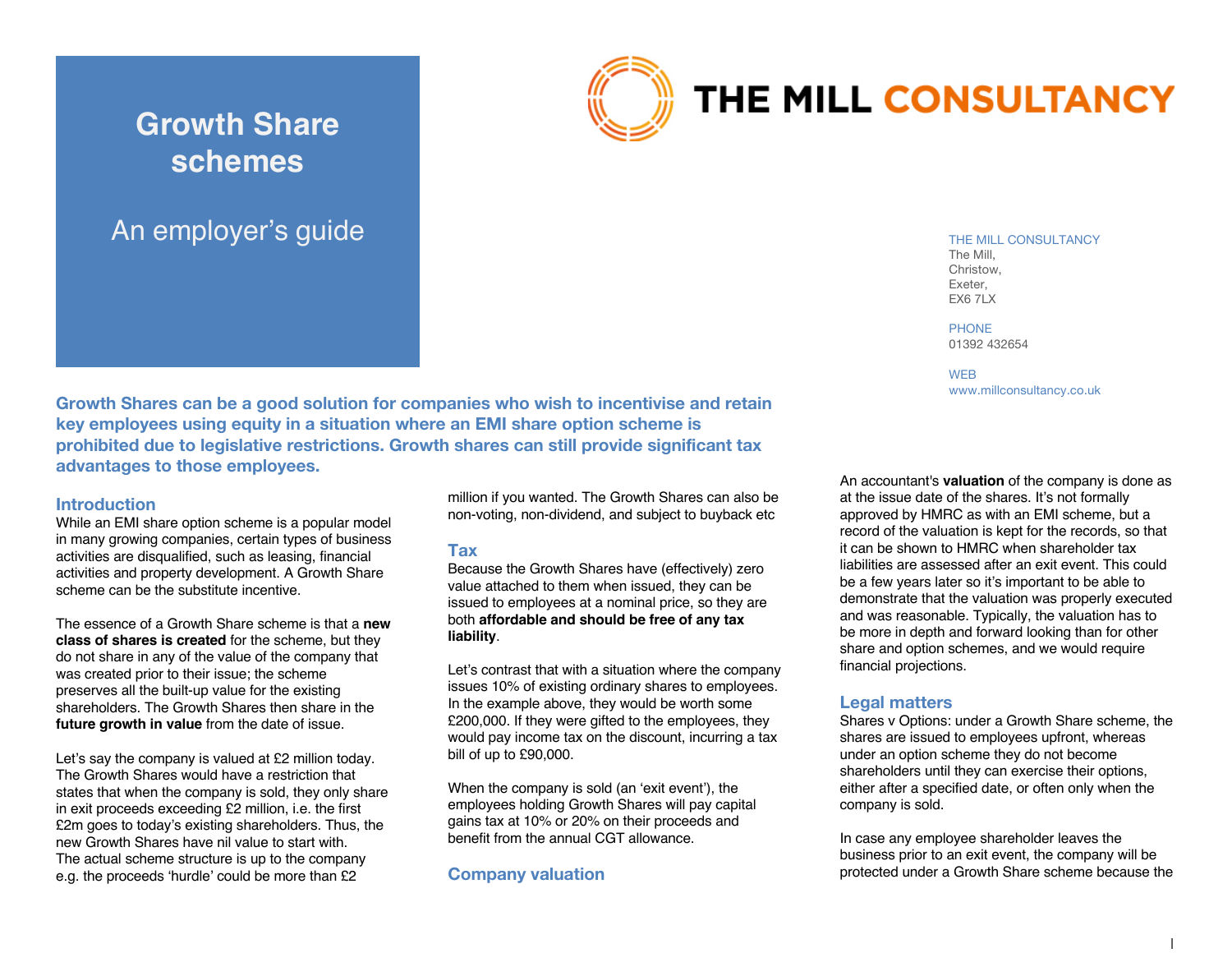#### Articles provide that the board can force a **buyback of their shares**.

There are no legislative limits on the volume of Growth Shares that may be issued, but of course the company's existing shareholders would have to approve the creation of the new share class, and the expansion in share numbers.

Legal documents required to set up the scheme:

- New Articles of Association
- Board minutes
- Shareholder resolutions
- Employee share subscription agreement
- Scheme Rules
- Companies House filings

#### **Other points**

The design of the structure which defines the share of proceeds or value in which the Growth Shares participate is very flexible and up to the board. In the earlier example, the company is worth £2 million at

issue date and employees are issued 10% of the equity. The board could set the proceeds hurdle at the £2 million level or higher, say £3 million. You could also have a ratchet mechanism, such that if the proceeds exceed a further hurdle, the Growth Shares benefit even more e.g. between £3m and £6m proceeds, they receive their proportionate 10% share, but if the company sells for over £6 million, they get 15% of the excess over that. This encourages the employees to add as much value as possible.

SEIS/EIS – any companies that have raised funding from investors using these schemes must be very careful not to disqualify the investors' tax relief by issuing new shares that effectively give the investors a preferential return.

Note that tax legislation may change and negatively impact Growth Shares.

Growth Shares will be classed as 'employment related securities' and this will require an annual return to update HMRC after each tax year.

EMI - if your company is in fact eligible for EMI, note that Growth Shares can be used in combination with EMI if you would like a proceeds hurdle as part of the scheme.

#### **How we can help**

We can set up your Growth Share scheme and undertake the valuation of the business. We are able to offer realistic fee rates that suit growing entrepreneurial companies. Typically, we can deal with the documentation by phone, post and email but if you would like a 'full service' basis, which would include face-to-face meetings (which can encompass presentations to staff for example) we are very happy to undertake this too.

We take care of all the scheme documents you need and your share valuation: in other words, you get a turnkey service. Fees – a fixed fee of £3495 + VAT.

## **To discuss your requirements please call or email Jerry Davison: 01392-432654 or jerry@millconsultancy.co.uk**

*'Jerry set up our EMI scheme and I can't recommend him highly enough, Jerry provided us with all the advice, documentation and dealt with HMRC to get us heavily discounted options.' – Paul Thomas, Cupris Software*

*'We chose the Mill Consultancy to create our share scheme based on the all-inclusive package (i.e. including the company valuation and having no hidden extras) and the price which was extremely competitive. We were very happy with our decision. Jerry at Mill Consultancy was fast and effective whilst always maintaining great communication and being happy to help with any questions we had. What to a small company had seemed a daunting task turned out to be a very smooth procedure indeed and all thanks to Jerry for that. It is very easy to recommend the Mill Consultancy to you for your EMI share scheme.' - Rodney Higgins - CEO - VSR2 Limited*

### **Pricing matrix – fixed fees**

#### **Growth Share scheme - £3495**

- Advice on design and structure
- Share Valuation
- New Articles of Association
- Board minutes
- Shareholder resolutions
- Employee share subscription agreement